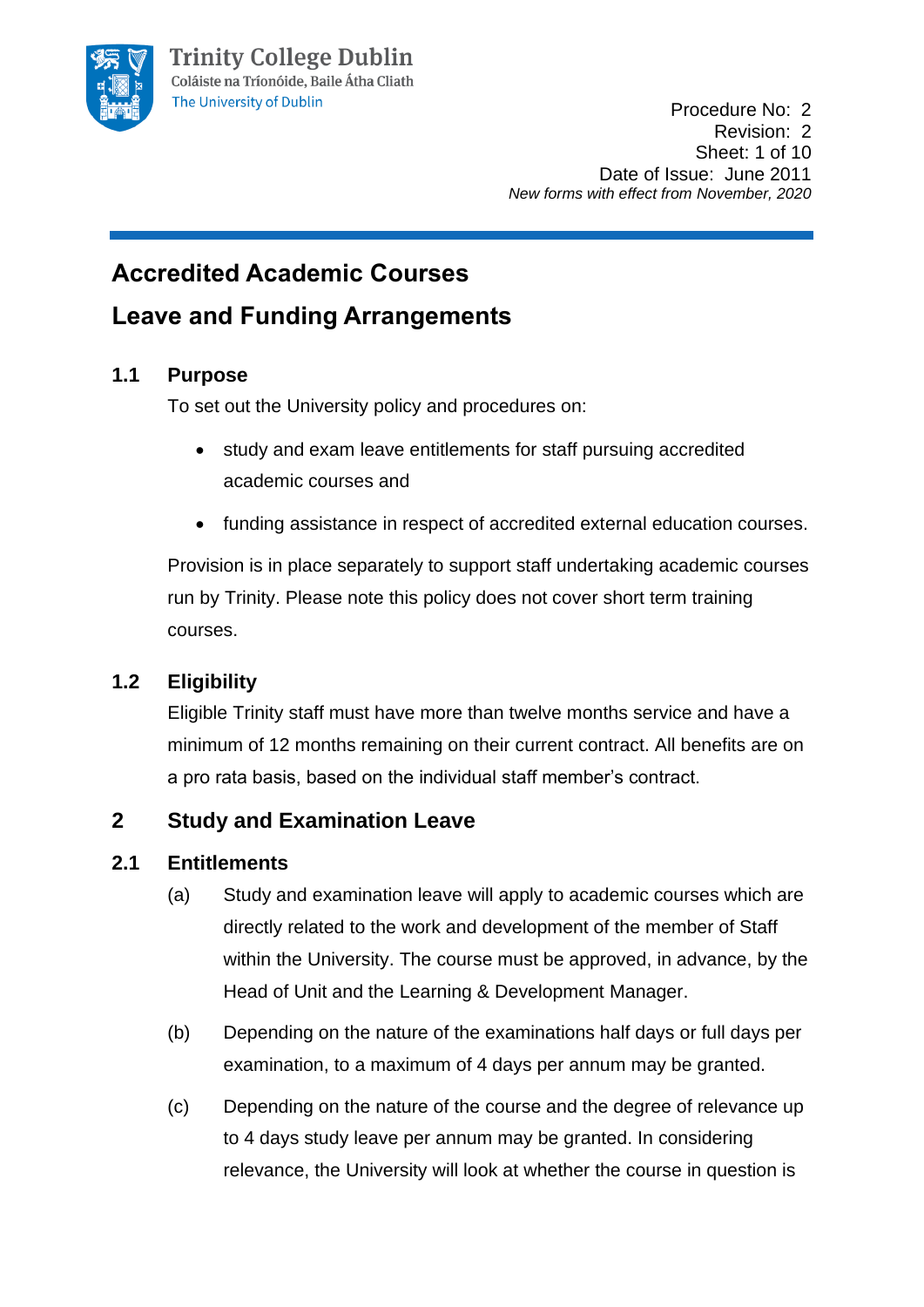Wholly Job Related, Job Related and Personal Development or simply Personal Development.

### **2.2 Procedure**

- (a) Notification of examination dates must be made to the Head of Unit as soon as possible. Proposed dates for study leave should also be notified as soon as possible. The timing of this leave is subject to local agreement.
- (b) Applications on the appropriate form (Appendix 1), should be given to Heads of Units, who should make a recommendation as to the appropriate level of leave to the Learning & Development Manager. The Learning & Development Manager will consider the application in light of the overall application of the policy and will reach a final decision in conjunction with the Head of Unit. On communication of the decision, the staff member may request the basis of the decision from the Learning & Development Manager and refer to information they feel may have been overlooked. At such point the matter may be reconsidered and a final decision issued.

### **3. Funding Assistance**

### **3.1 Entitlements**

- (a) Funding assistance will apply to academic courses, accredited by a recognized body, which are directly related to the work and development of the member of Staff within the University. It is the intention that this funding will only be available where the University does not provide a similar course. The courses must be approved for funding, in advance, by the Head of Unit and the Learning & Development Manager.
- (b) Depending on the cost of the course, the Learning & Development Unit will contribute up to €1,000 per annum towards the course fee. In considering relevance the University will look at whether the course in question is: Wholly Job Related, Job Related and Personal Development or simply Personal Development.
- (c) Funding is on a refund basis and subject to proof of payment being provided by the applicant. The provision of assistance is subject to available budgetary resources.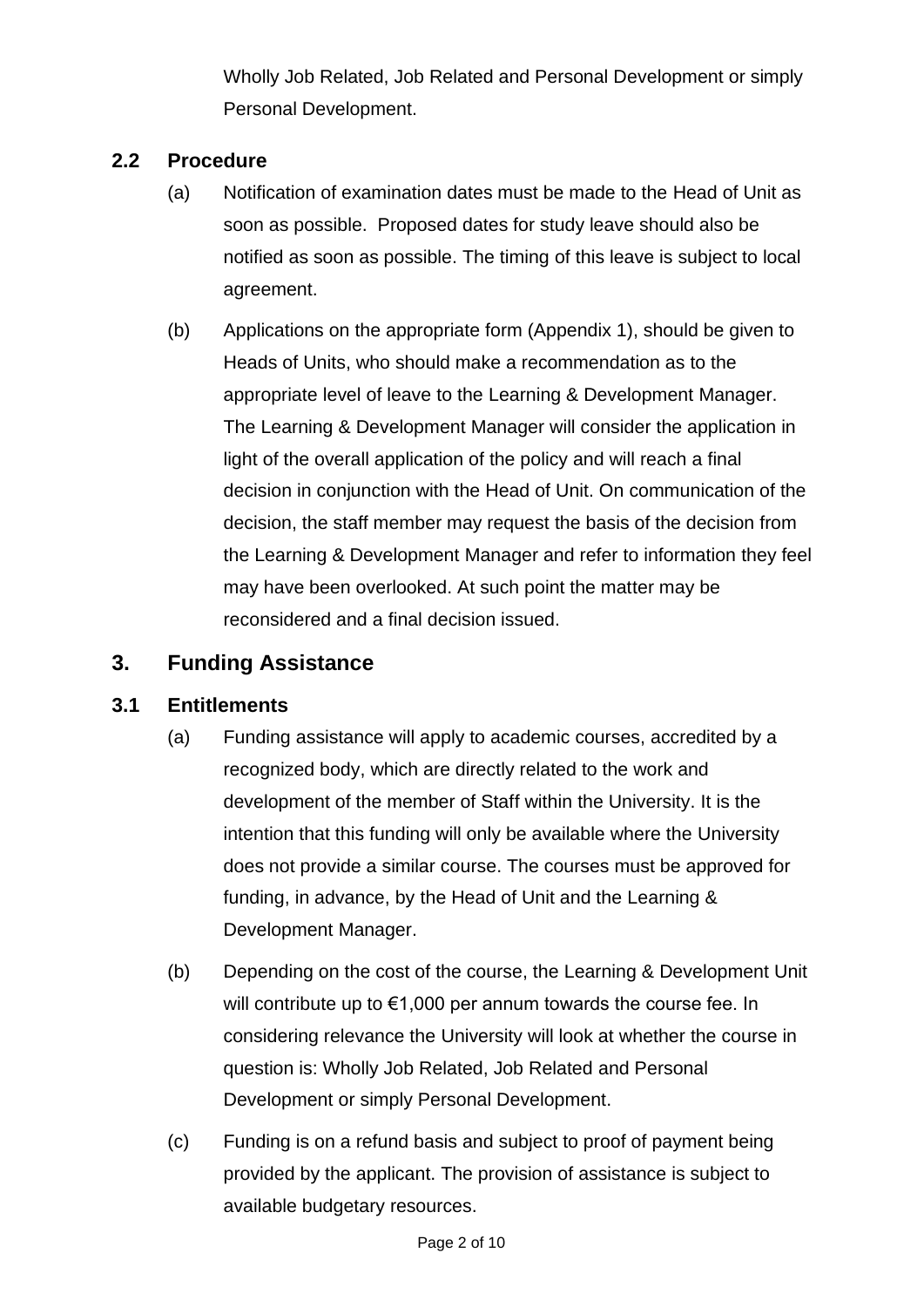(d) Staff who terminate their employment within 12 months of receiving financial support under this policy will be required to refund such funding assistance.

### **3.2 Procedures**

- a) Applications for funding must be received by the Learning & Development Unit, on the official application form, in advance of commencement of the course.
- b) Applications on the appropriate form (see Appendix 2) should be submitted to the Head of Unit, who should make a recommendation in relation to funding and forward to the Learning & Development Manager. Only applications that have the support of the Head of Unit will be considered for approval.
- c) The Learning & Development Manager will consider the application in light of the overall application of the policy and available resources.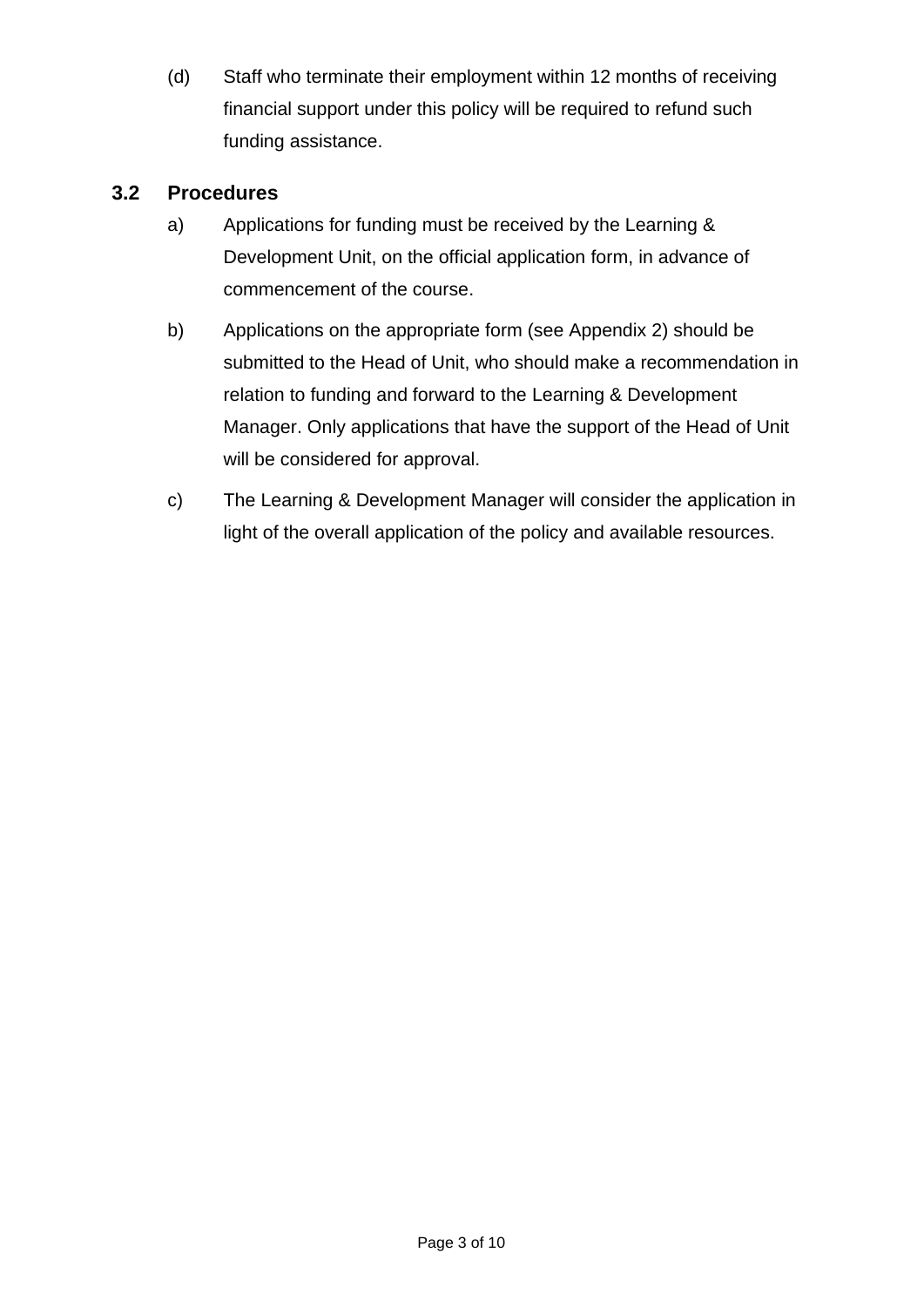# **Appendix 1: Application for Study/ Exam Leave for external accredited courses**

| <b>Application for Study/ Exam Leave</b><br>for external accredited courses                                               |                                                              |
|---------------------------------------------------------------------------------------------------------------------------|--------------------------------------------------------------|
| Section 1 to be filled in by applicant                                                                                    |                                                              |
| <b>Name</b>                                                                                                               |                                                              |
| <b>Staff ID number</b>                                                                                                    |                                                              |
| <b>Current position</b><br>Please attach job description                                                                  |                                                              |
| Grade                                                                                                                     |                                                              |
| <b>Unit/School/Department</b>                                                                                             |                                                              |
| <b>Phone Extension Number</b>                                                                                             |                                                              |
| <b>Email Address</b>                                                                                                      |                                                              |
| Programme                                                                                                                 | $\Box$ Degree $\Box$ Diploma $\Box$ Certificate $\Box$ Other |
| Title of Degree/Diploma/                                                                                                  |                                                              |
| Certificate/Other being pursued                                                                                           |                                                              |
| Please attach course description                                                                                          |                                                              |
| Duration of programme in years and                                                                                        |                                                              |
| month, and state academic year                                                                                            |                                                              |
| e.g. jan-dec / sept – aug                                                                                                 |                                                              |
| Will you be working full time/ part<br>time/ taking a break for the duration<br>of this academic programme?               |                                                              |
| Please specify                                                                                                            |                                                              |
| <b>Total Number of Study days requested</b>                                                                               | Number of Days: _____________                                |
| for the current academic year                                                                                             |                                                              |
| Depending on the nature of the course and<br>the degree of relevance up to 4 days study<br>leave per annum may be granted |                                                              |
| <b>Study Dates Requested</b>                                                                                              |                                                              |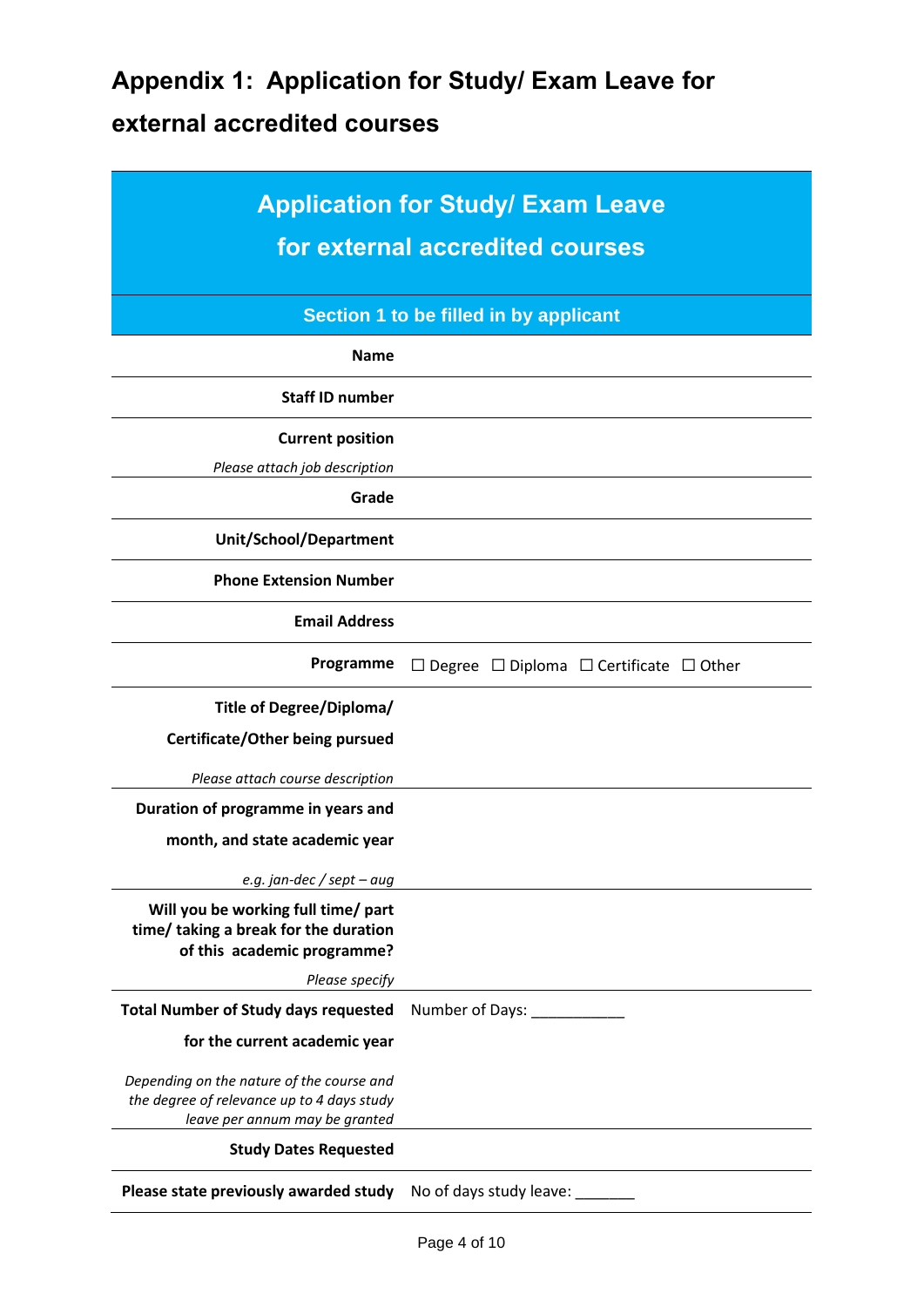**leave and examination leave granted** Number of days exam leave: Were these for the current course of study? Y / N **Total Number of Examination half/full Days Requested for the current academic year** *Depending on the nature of the examinations half days or full days per*  Number of Days:

*examination, to a maximum of 4 days per* 

*annum may be granted.*

**Examination Dates, time/duration** *Full day is an examination which exceeds 3.5 hours* **Date of Exam** Time Duration

**Signature of Applicant** *I confirm that the above information is accurate*

*I have attached all relevant documents.*

**\_\_\_\_\_\_\_\_\_\_\_\_\_\_\_\_\_\_\_\_\_\_\_\_\_**

**Date**

# **Section 2 to be filled in by the Head of Unit Signature of Head of Unit** *Following discussion with the member of staff, I support him/her in undertaking the course listed and confirm that the course will, in my opinion, maintain or improve skills required for their current job, or fulfils other criteria (as described above) required by the University.* **\_\_\_\_\_\_\_\_\_\_\_\_\_\_\_\_\_\_\_\_\_\_\_\_\_\_**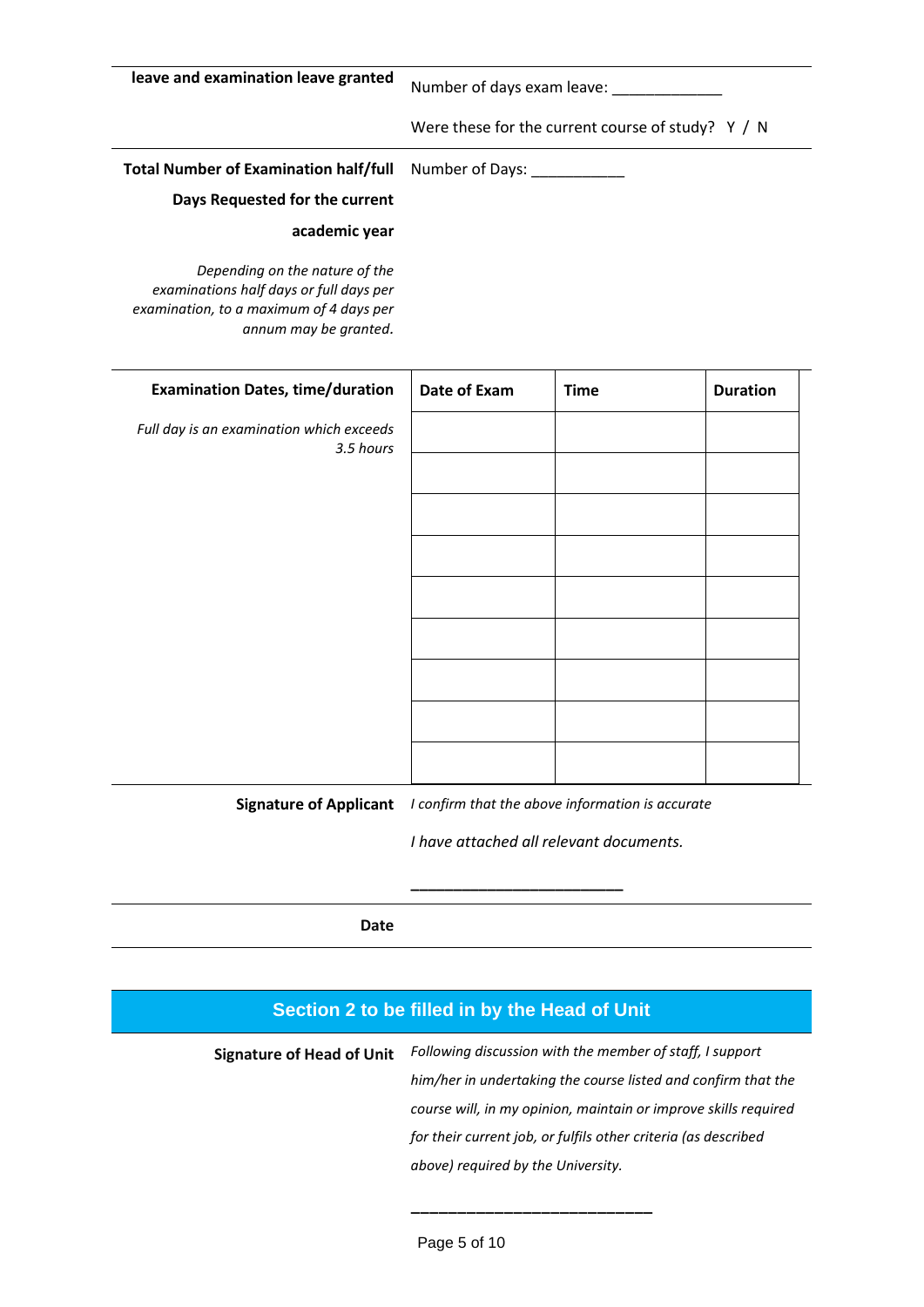| <b>Print Name of Head of Unit</b> |
|-----------------------------------|
| Title (e.g. Head of School)       |
| <b>Print Name of Head of Unit</b> |
| <b>Email Address</b>              |
| <b>Date</b>                       |
|                                   |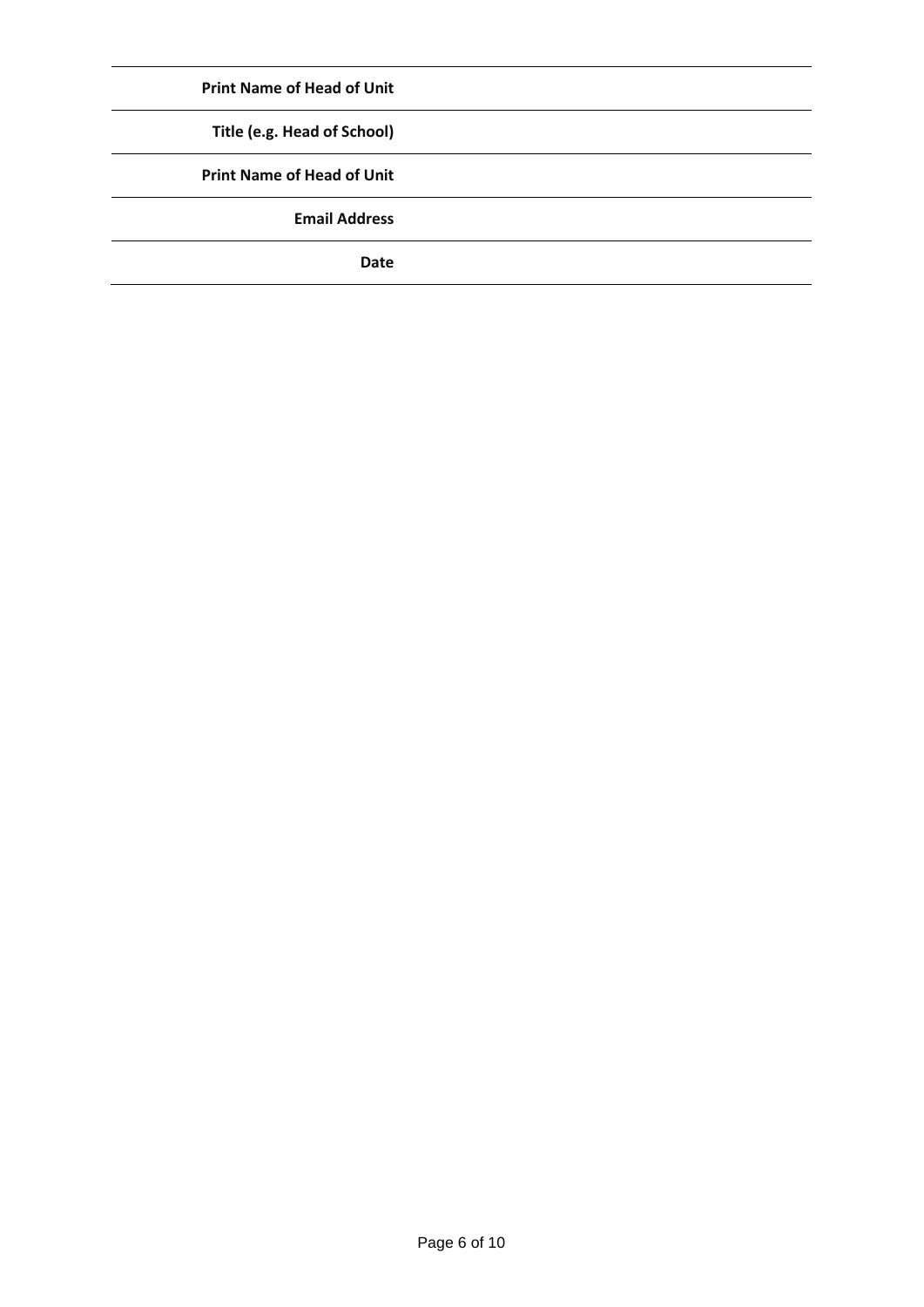# **Appendix 2: Application for Funding Assistance external Academic Courses**

#### **Instructions for Completing the Application Form**

Application Process

#### **Note**:

All applications for funding support must have the support of the Head of Unit.

Incomplete forms will be returned to Staff Member for completion – no decision will be made if forms are incomplete, or not accompanied by appropriate documentation as specified below.

Following discussion with your Head of Unit

- 1. Staff member fills in Section I completely
- 2. Attach a copy of current job description
- 3. Attach a copy of course description
- 4. Head of Unit completes Section II and signs the bottom of the form
- 5. Official receipt issued by relevant University
- 6. Signed Application Form and all relevant documentation should be returned to the Learning & Organisation Development Manager, House 4, Trinity University Dublin via email [staffdev@tcd.ie.](mailto:staffdev@tcd.ie)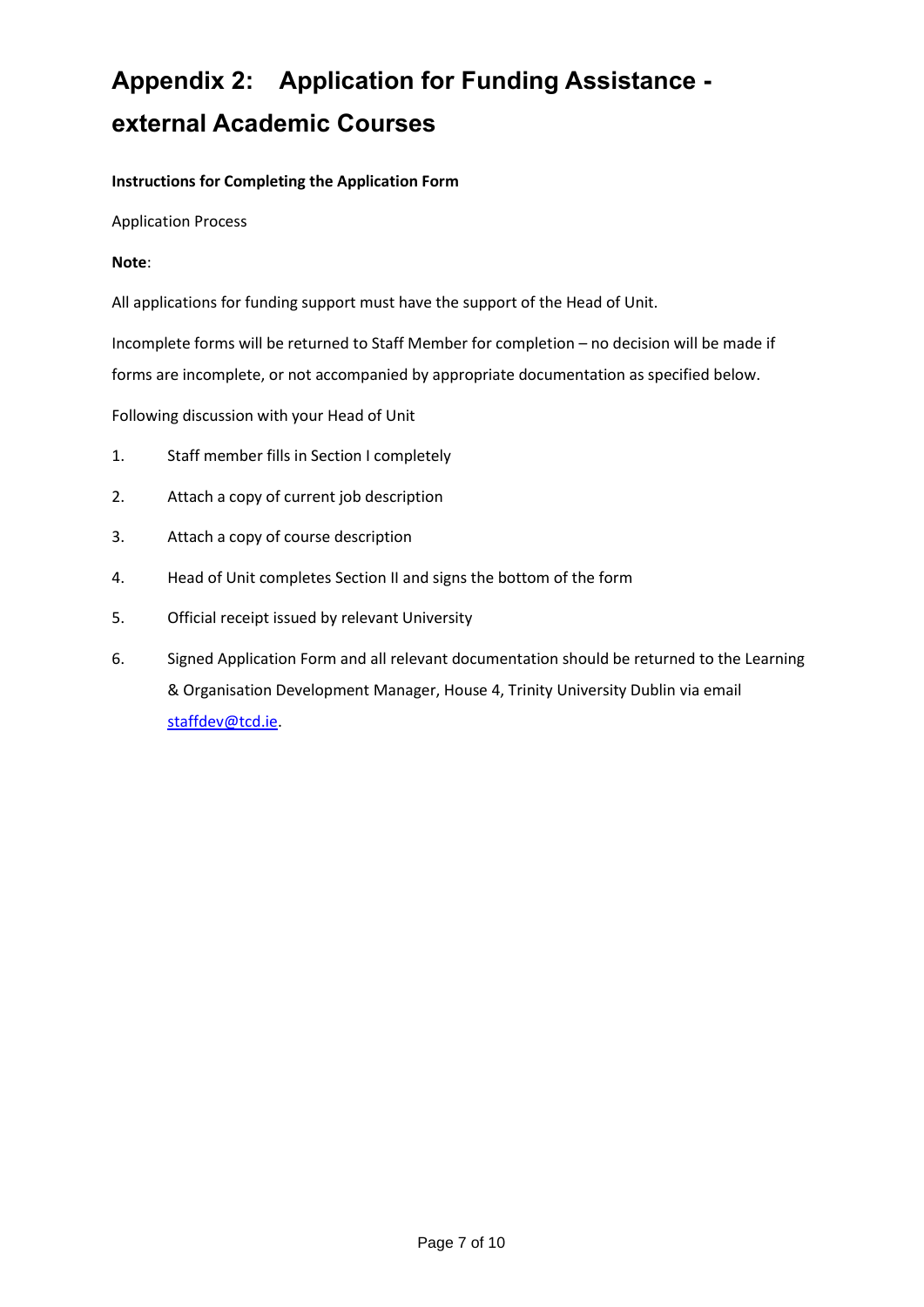## **Application for Funding Assistance– External Academic Courses**

## **Section 1 to be filled in by applicant**

| <b>Name</b>                                                                                                 |                                                              |
|-------------------------------------------------------------------------------------------------------------|--------------------------------------------------------------|
| <b>Staff ID number</b>                                                                                      |                                                              |
| <b>Current position</b>                                                                                     |                                                              |
| Please attach job description                                                                               |                                                              |
| Grade                                                                                                       |                                                              |
| Unit/School/Department                                                                                      |                                                              |
| <b>Phone Extension Number</b>                                                                               |                                                              |
| <b>Email Address</b>                                                                                        |                                                              |
| Programme                                                                                                   | $\Box$ Degree $\Box$ Diploma $\Box$ Certificate $\Box$ Other |
| Title of Degree/Diploma/                                                                                    |                                                              |
| Certificate/Other being pursued                                                                             |                                                              |
| Please attach course description                                                                            |                                                              |
| Duration of programme in years and                                                                          |                                                              |
| months, which year is this for you                                                                          |                                                              |
| (year1/2) and state academic year                                                                           |                                                              |
| e.g. jan-dec / sept – aug                                                                                   |                                                              |
| Will you be working full time/ part time/<br>taking a break for the duration of this<br>academic programme? |                                                              |
| Please specify                                                                                              |                                                              |
| <b>Awarding Body</b>                                                                                        |                                                              |
| Course name or title<br>(if NOT Degree, Diploma or Certificate)                                             |                                                              |
| Cost of course for this current academic<br>year                                                            |                                                              |
| How will the programme benefit you in<br>your current position?                                             |                                                              |
| Please describe                                                                                             |                                                              |
| Will the programme require leave from<br>normal working hours?                                              |                                                              |

*Please give details*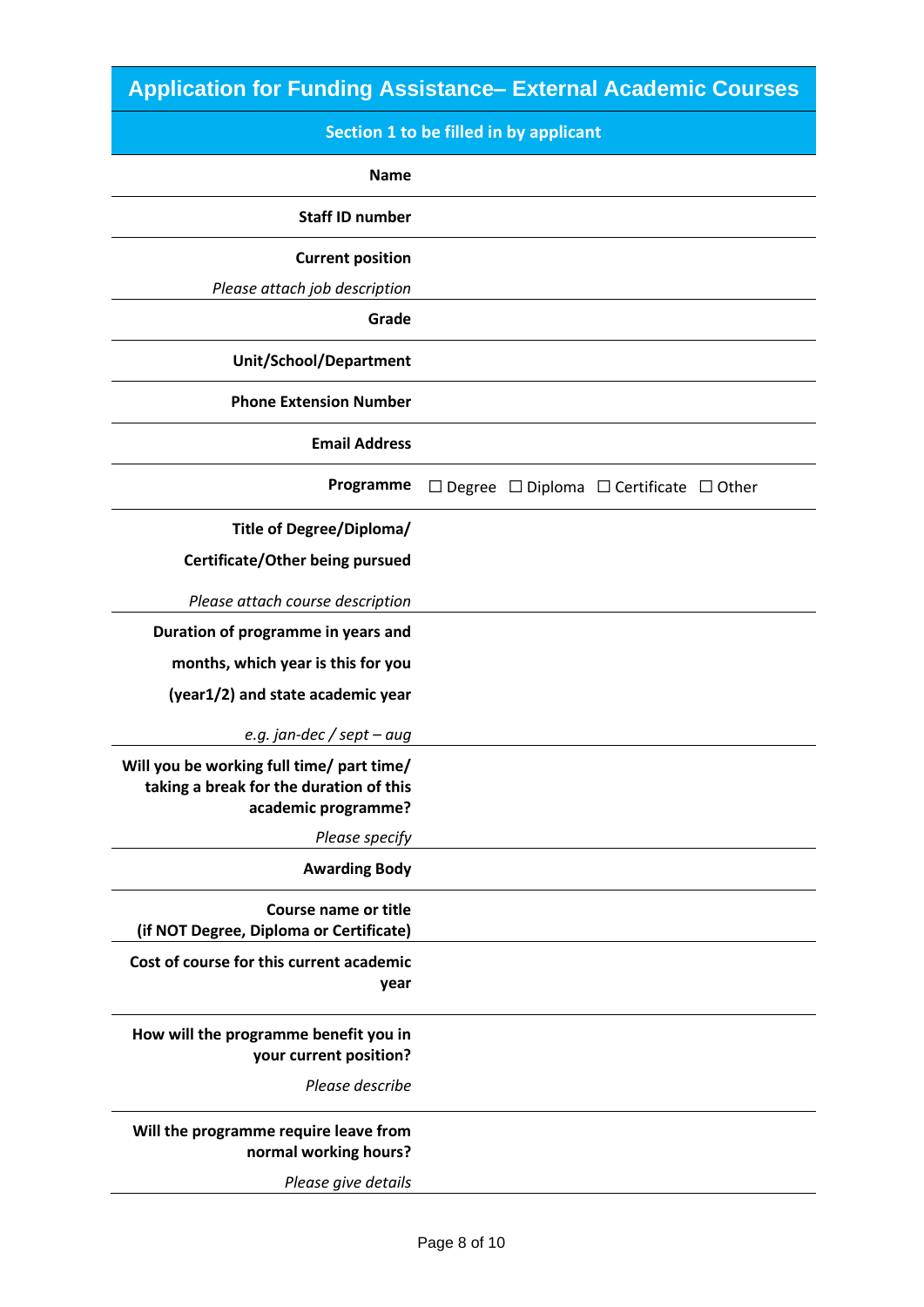**Signature of Applicant** *I acknowledge that should I terminate my employment within 12 months of receiving financial support under this policy I will undertake to refund all monies received under this application. I confirm that the above information is accurate.* 

*I have attached all relevant documents.*

**\_\_\_\_\_\_\_\_\_\_\_\_\_\_\_\_\_\_\_\_\_\_\_\_\_\_**

#### **Date**

| Section 2 to be filled in by the Head of Unit                                            |                                                                  |
|------------------------------------------------------------------------------------------|------------------------------------------------------------------|
| Will the proposed programme of                                                           | Yes / No                                                         |
| education maintain or improve skills                                                     |                                                                  |
| or knowledge relevant to the staff                                                       |                                                                  |
| member's current duties?                                                                 |                                                                  |
| If YES, what specific job related skills<br>or knowledge will be learned or<br>improved? |                                                                  |
| If NO, please give reasons for<br>supporting this application                            |                                                                  |
| Please describe other criteria the<br>course meets                                       |                                                                  |
| <b>Financial Support from Unit</b>                                                       |                                                                  |
| Please give details of all financial<br>support for this programme or course             |                                                                  |
| Any Other support                                                                        |                                                                  |
| please specify                                                                           |                                                                  |
| <b>Signature of Head of Unit</b>                                                         | Following discussion with the member of staff, I support         |
| confirming local approval for                                                            | him/her in undertaking the course listed and confirm             |
| participating in this course                                                             | that the course will, in my opinion, maintain or improve         |
|                                                                                          | skills required for their current job, or fulfils other criteria |
|                                                                                          | (as described above) required by the University.                 |

**\_\_\_\_\_\_\_\_\_\_\_\_\_\_\_\_\_\_\_\_\_\_\_\_\_\_**